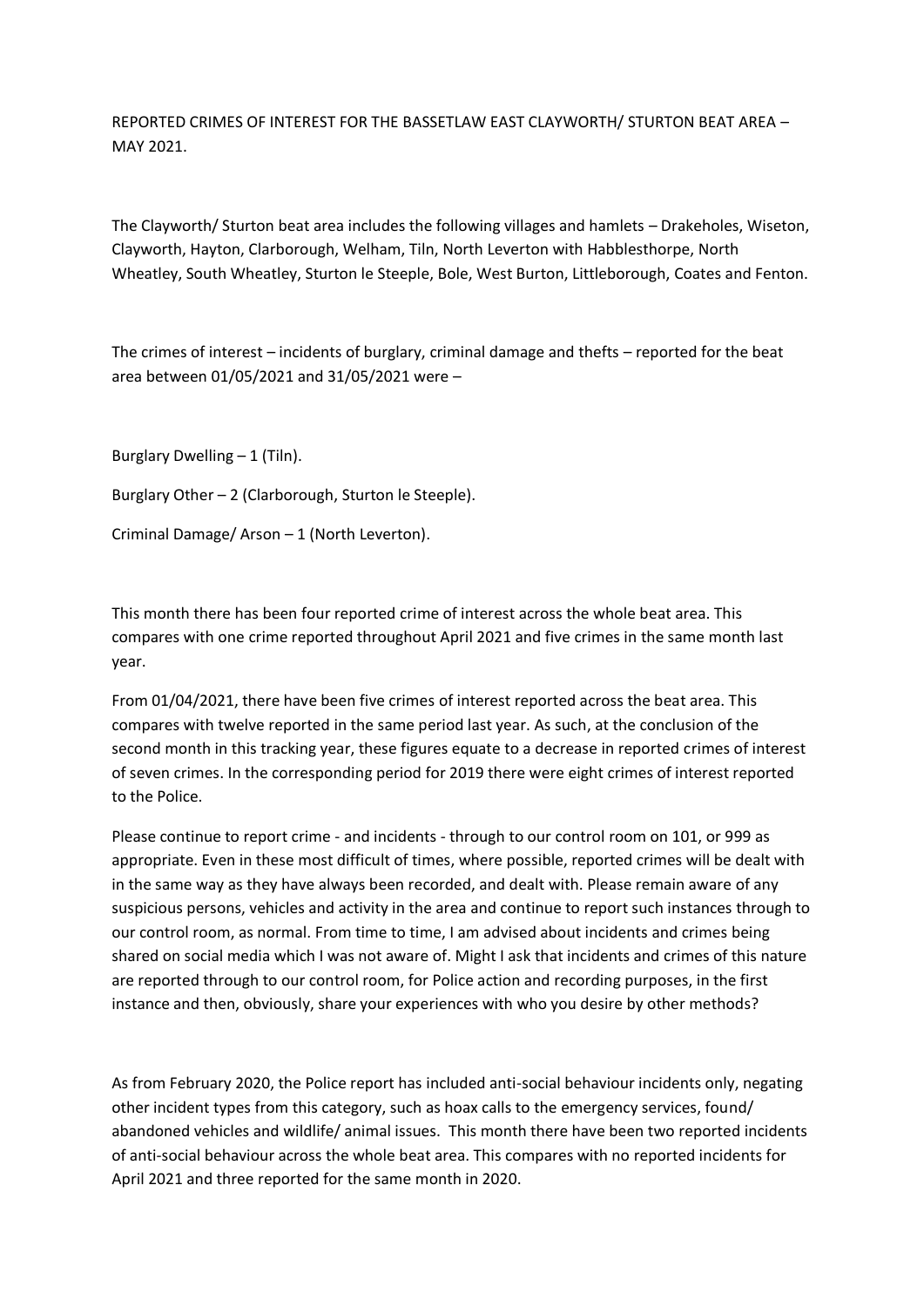Whilst I appreciate that my Police report regularly offers advice on present day scams, from local and national news information, it is evident that this type of activity is still on the rise, where scammers are using the pandemic situation to their advantage. Nottinghamshire Police is warning members of the public to watch out for a rise in courier fraud scams in the county.

During the incidents the victims have received a call from someone claiming to be a police officer who's investigating counterfeit currency or fraudulent use of the victim's bank card.

The caller tells them not to talk to anyone else about the call as it may jeopardise the police investigation.

They then try to persuade the victim to withdraw a large sum of money, purchase gift cards, or purchase foreign currency or expensive jewellery / watches.

A 'courier' is then sent to the victim's home address to collect the cash / items.

Scammers have also been spoofing telephone numbers to make calls appear genuine. Spoofing is a technique that scammers use which means they can choose any telephone number they like to appear on your Caller ID. In some recent cases, the Nottinghamshire Police 0115 telephone number has been used.

Nottinghamshire Police are urging people to share this amongst friends and family. Not everyone has access to the internet, so do tell neighbours and relatives about these types of scams. If you receive such a call you should not give out any personal information and hang up immediately. We stress that no police officers will ever call you out of the blue asking for personal information, including bank account details. A police officer would never ask you to withdraw money or purchase high value items such as gold or watches as part of an investigation. If you receive a phone call like this please report it to the police immediately and inform Action Fraud."

You can report fraud online via the Action Fraud website [https://www.actionfraud.police.uk/](about:blank) or on 0300 123 2040.

The last few days of May has seen us very fortunate to have witnessed glorious hot weather, for most of the time. With the weather being so favourable, there is always a temptation to leave windows and doors in our property open. The advice from the Police would always be to only have windows and doors open in rooms which are being used, or where the insecurities can easily be viewed by the home owners. Please remember that a third of burglaries in Nottinghamshire are due to insecurities at properties.

My contact number is 07525 226838 and my E mail address is [david.airey@nottinghamshire.pnn.police.uk](about:blank) PC 2895 James Pickersgill is the new beat manager for the area. He has a contact number of 07525 226479 and an E mail address of [james.pickersgill@nottinghamshire.pnn.police.uk](about:blank)